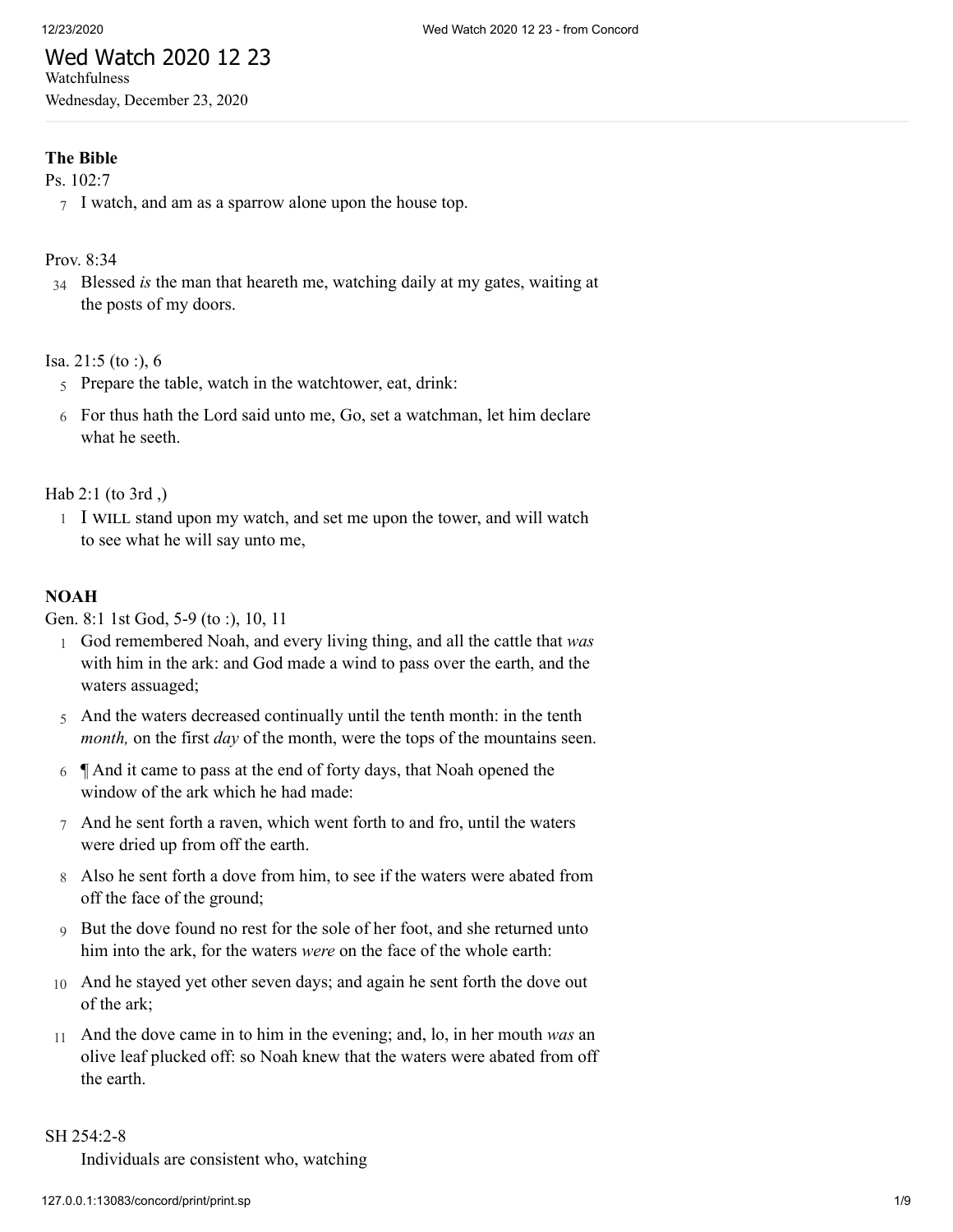- and praying, can "run, and not be weary; . . . walk, and not faint," who gain good rapidly and hold their position, or attain slowly and 3
- yield not to discouragement. God requires perfection, but not until the battle between Spirit and flesh is fought and the victory won. 6

## [SH 579:8-9](http://www.concordworks.com/citation/SH%20579:8-9)

ABEL. Watchfulness; self-offering; surrendering to

9 the creator the early fruits of experience.

# [SH 592:22](http://www.concordworks.com/citation/SH%20592:22)

Nолн. A corporeal mortal; knowledge of the nothingness of material things and of the immortality of all

24 that is spiritual.

# [SH 584:26-27](http://www.concordworks.com/citation/SH%20584:26-27)

**DOVE.** A symbol of divine Science; purity and peace;

27 hope and faith.

# **SHEPHERDS before birth of Jesus**

[Ps 80:1, 3](http://www.concordworks.com/citation/Ps%2080:1,%203)

- 1 GIVE ear, O Shepherd of Israel, thou that leadest Joseph like a flock; thou that dwellest *between* the cherubims, shine forth.
- 3 Turn us again, O God, and cause thy face to shine; and we shall be saved.

# [Ps 23:1](http://www.concordworks.com/citation/Ps%2023:1)

1 THE LORD is my shepherd; I shall not want.

# [Luke 2:8, 9, 15, 16](http://www.concordworks.com/citation/Luke%202:8,%209,%2015,%2016)

- 8 And there were in the same country shepherds abiding in the field, keeping watch over their flock by night.
- 9 And, lo, the angel of the Lord came upon them, and the glory of the Lord shone round about them: and they were sore afraid.
- 15 And it came to pass, as the angels were gone away from them into heaven, the shepherds said one to another, Let us now go even unto Bethlehem, and see this thing which is come to pass, which the Lord hath made known unto us.
- 16 And they came with haste, and found Mary, and Joseph, and the babe lying in a manger.

# [SH vii:2-4](http://www.concordworks.com/citation/SH%20vii:2-4)

.

- vii:1 The wakeful shepherd beholds
- the first faint morning beams, ere cometh the full radiance of a risen day. 3

[SH 324:13 Be \(only\)](http://www.concordworks.com/citation/SH%20324:13%20Be%20(only))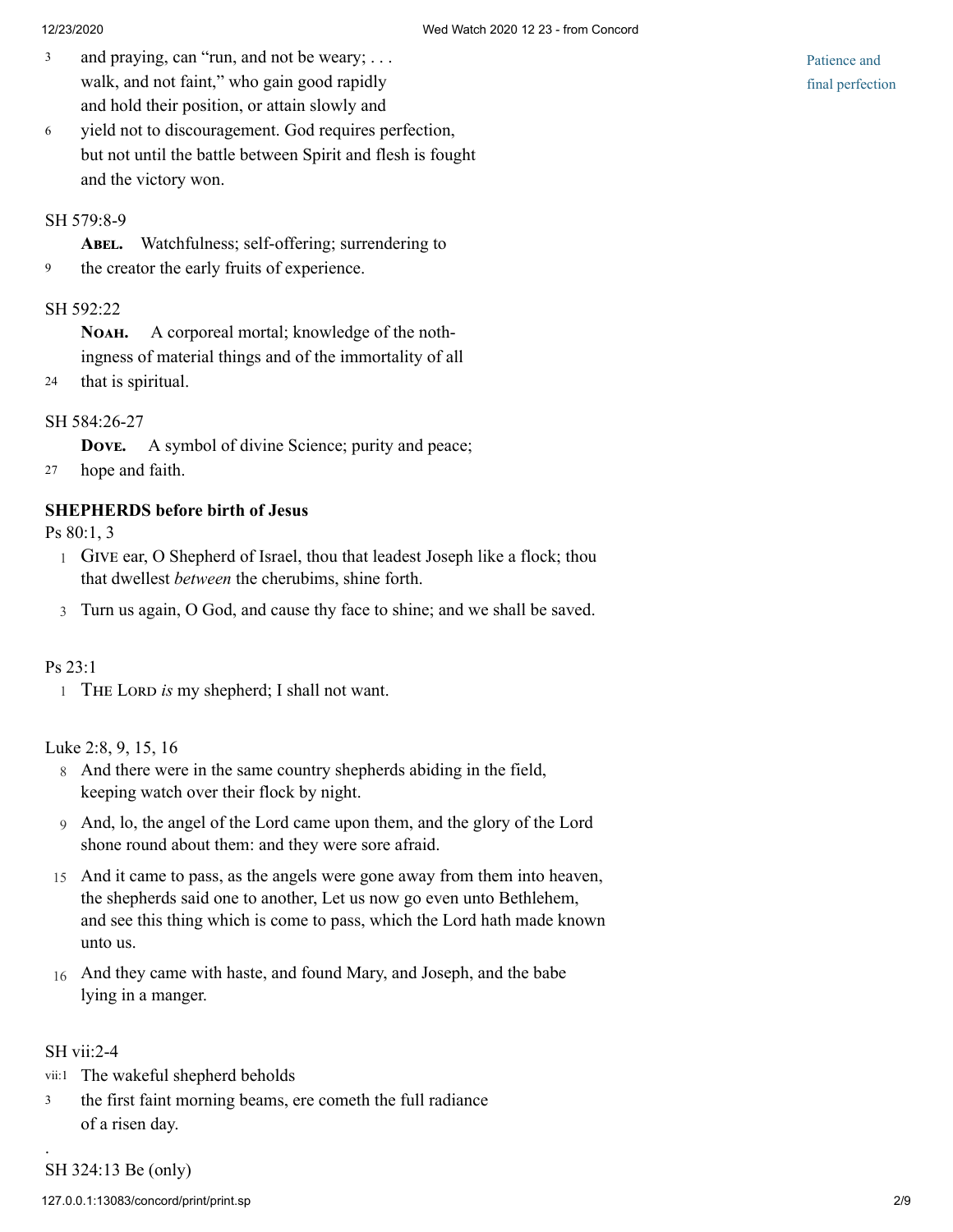6

Be watchful, sober, and vigilant.

# [SH 578:5-18](http://www.concordworks.com/citation/SH%20578:5-18)

[DIVINE LOVE] is my shepherd; I shall not want.

- [Love] maketh me to lie down in green pastures:
- [LOVE] leadeth me beside the still waters.

[Love] restoreth my soul [spiritual sense]: [LOVE] lead-

- eth me in the paths of righteousness for His name's sake. Yea, though I walk through the valley of the shadow of death, I will fear no evil: for  $[LOVE]$  is with me;  $[LOVE'S]$ 9
- rod and [LOVE'S] staff they comfort me. 12

[Love] prepareth a table before me in the presence of mine enemies: [LOVE] anointeth my head with oil; my cup

runneth over. Surely goodness and mercy shall follow me all the days of my life; and I will dwell in the house [the consciousness] 15

of [LOVE] for ever. 18

# **SIMON and ANNA wait for the babe**

[Luke 2:21 when, 22, 25-28, 30-34 mine \(to 1st ,\), 36 \(to :\), 37, 38](http://www.concordworks.com/citation/Luke%202:21%20when,%2022,%2025-28,%2030-34%20mine%20(to%201st%20,),%2036%20(to%20:),%2037,%2038)

- $21$  when eight days were accomplished for the circumcising of the child, his name was called JESUS, which was so named of the angel before he was conceived in the womb.
- 22 And when the days of her purification according to the law of Moses were accomplished, they brought him to Jerusalem, to present *him* to the Lord;
- 25 And, behold, there was a man in Jerusalem, whose name *was* Simeon; and the same man *was* just and devout, waiting for the consolation of Israel: and the Holy Ghost was upon him.
- 26 And it was revealed unto him by the Holy Ghost, that he should not see death, before he had seen the Lord's Christ.
- 27 And he came by the Spirit into the temple: and when the parents brought in the child Jesus, to do for him after the custom of the law,
- 28 Then took he him up in his arms, and blessed God, and said,
- 30 mine eyes have seen thy salvation,
- 31 Which thou hast prepared before the face of all people;
- 32 A light to lighten the Gentiles, and the glory of thy people Israel.
- 33 And Joseph and his mother marvelled at those things which were spoken of him.
- 34 And Simeon blessed them,
- 36 And there was one Anna, a prophetess, the daughter of Phanuel, of the tribe of Aser:
- 37 And she *was* a widow of about fourscore and four years, which departed not from the temple, but served *God* with fastings and prayers night and day.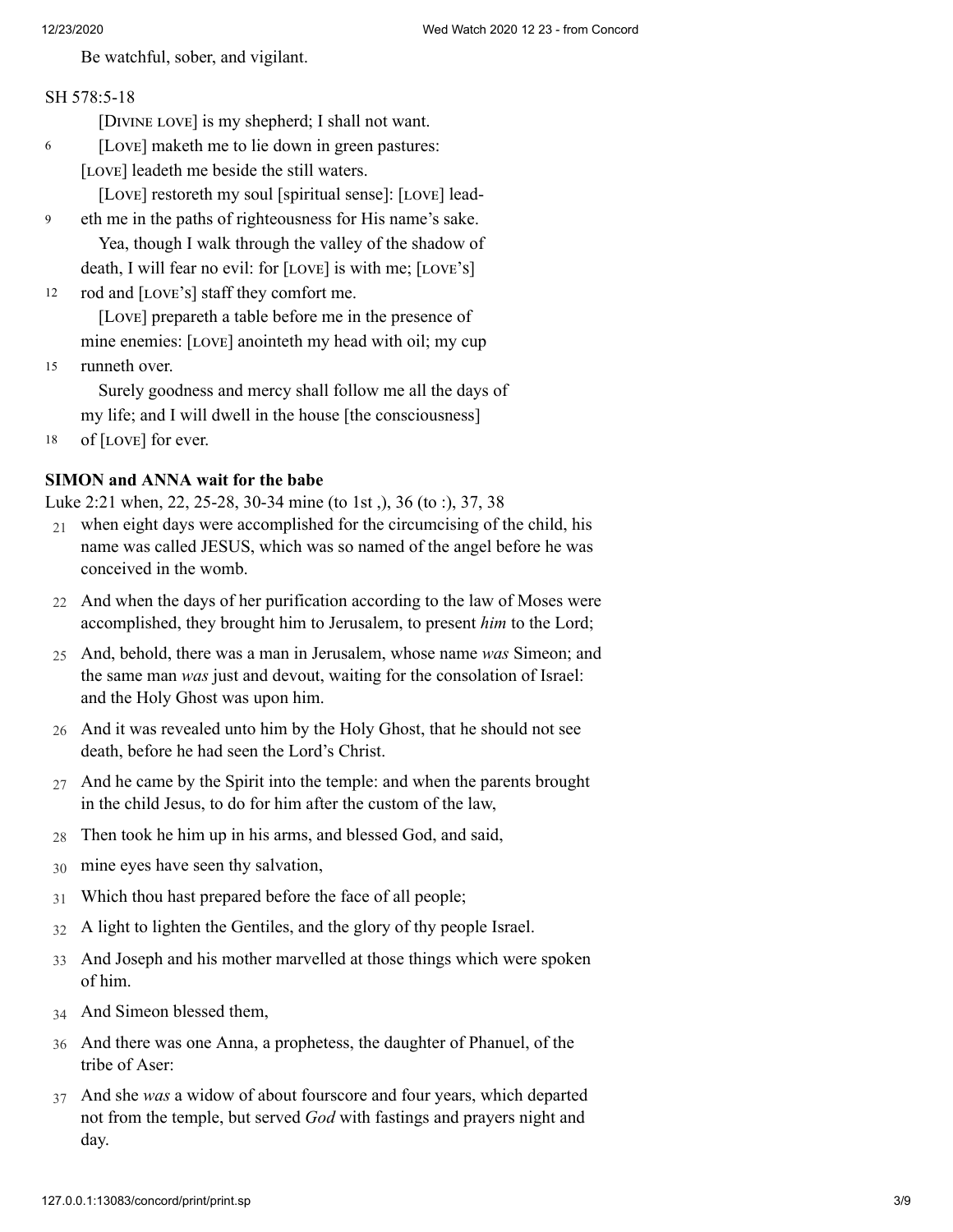38 And she coming in that instant gave thanks likewise unto the Lord, and spake of him to all them that looked for redemption in Jerusalem.

# [SH 1:6-9](http://www.concordworks.com/citation/SH%201:6-9)

- Prayer, watching, and working, combined with self-im‐ molation, are God's gracious means for accomplishing whatever has been successfully done for the Christian-6
- ization and health of mankind. 9

# [SH 4:17-22](http://www.concordworks.com/citation/SH%204:17-22)

Simply asking that we may love God will never

- make us love Him; but the longing to be better and holier, expressed in daily watchful‐ ness and in striving to assimilate more of 18
- the divine character, will mould and fashion us anew, until we awake in His likeness. 21

# **Jesus teaching us to watch**

# [Matt. 22:1 Jesus](http://www.concordworks.com/citation/Matt.%2022:1%20Jesus)

1 Jesus answered and spake unto them again by parables, and said,

# [Matt. 25:1-13 1st the](http://www.concordworks.com/citation/Matt.%2025:1-13%201st%20the)

- 1 the kingdom of heaven be likened unto ten virgins, which took their lamps, and went forth to meet the bridegroom.
- 2 And five of them were wise, and five *were* foolish.
- 3 They that *were* foolish took their lamps, and took no oil with them:
- 4 But the wise took oil in their vessels with their lamps.
- 5 While the bridegroom tarried, they all slumbered and slept.
- 6 And at midnight there was a cry made, Behold, the bridegroom cometh; go ye out to meet him.
- 7 Then all those virgins arose, and trimmed their lamps.
- 8 And the foolish said unto the wise, Give us of your oil; for our lamps are gone out.
- 9 But the wise answered, saying, *Not so;* lest there be not enough for us and you: but go ye rather to them that sell, and buy for yourselves.
- 10 And while they went to buy, the bridegroom came; and they that were ready went in with him to the marriage: and the door was shut.
- 11 Afterward came also the other virgins, saying, Lord, Lord, open to us.
- 12 But he answered and said, Verily I say unto you, I know you not.
- 13 Watch therefore, for ye know neither the day nor the hour wherein the Son of man cometh.

# [Luke 12:35-40 \(to :\)](http://www.concordworks.com/citation/Luke%2012:35-40%20(to%20:))

35 Let your loins be girded about, and *your* lights burning;

127.0.0.1:13083/concord/print/print.sp 4/9

**Watchfulness** requisite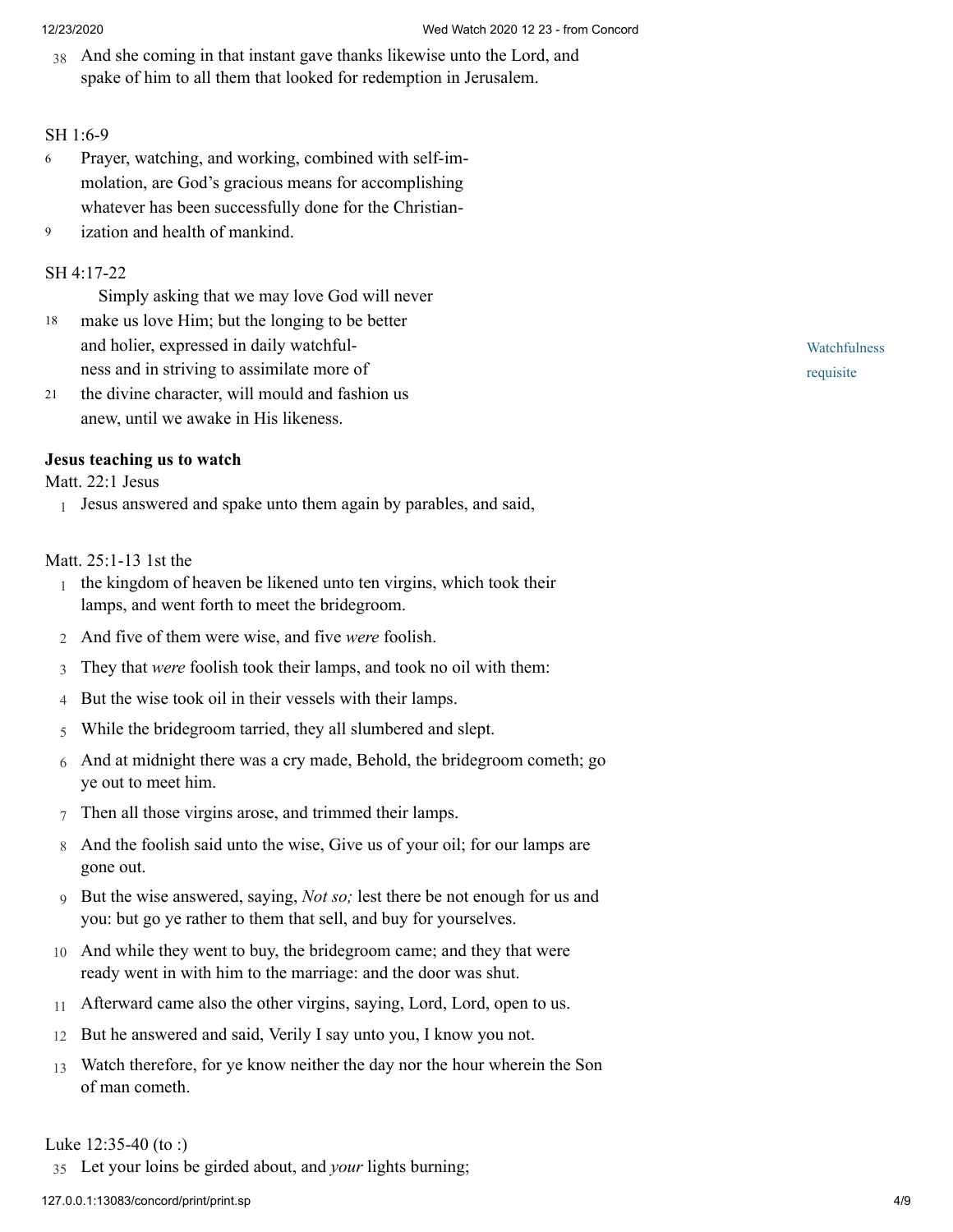- 36 And ye yourselves like unto men that wait for their lord, when he will return from the wedding; that when he cometh and knocketh, they may open unto him immediately.
- 37 Blessed *are* those servants, whom the lord when he cometh shall find watching: verily I say unto you, that he shall gird himself, and make them to sit down to meat, and will come forth and serve them.
- 38 And if he shall come in the second watch, or come in the third watch, and find *them* so, blessed are those servants.
- 39 And this know, that if the goodman of the house had known what hour the thief would come, he would have watched, and not have suffered his house to be broken through.
- 40 Be ye therefore ready also:

## SH [367:17](http://www.concordworks.com/citation/SH%20367:17)

A Christian Scientist occupies the place at this period

- of which Jesus spoke to his disciples, when he said: "Ye are the salt of the earth." "Ye are the light of the world. A city that is set on an hill can‐ 18
- not be hid." Let us watch, work, and pray that this salt lose not its saltness, and that this light be not hid, but radiate and glow into noontide glory. 21

## [SH 392:32-3](http://www.concordworks.com/citation/SH%20392:32-3)

The issues of pain or

- pleasure must come through mind, and like a watchman 393:1 forsaking his post, we admit the intruding belief, forget-
- ting that through divine help we can forbid this entrance. 3

#### [SH 235:28-2](http://www.concordworks.com/citation/SH%20235:28-2)

 Clergymen, occupying the watchtowers of the world, should uplift the standard of Truth. They should so raise

- their hearers spiritually, that their listeners will love to grapple with a new, right idea and broaden their concepts. Love of Christianity, rather 30
- 236:1 than love of popularity, should stimulate clerical labor and progress.

#### [SH 234:9-12](http://www.concordworks.com/citation/SH%20234:9-12)

- We should become more familiar with good than with evil, and guard against false beliefs as watchfully as we bar our doors against the approach of thieves 9
- and murderers. 12

# [SH 131:14-18](http://www.concordworks.com/citation/SH%20131:14-18)

This Science has come

already, after the manner of God's appoint‐ ing, but the churches seem not ready to re‐ 15

The salt of the earth

Clergymen's duty

Hospitality to health and good

Churchly neglect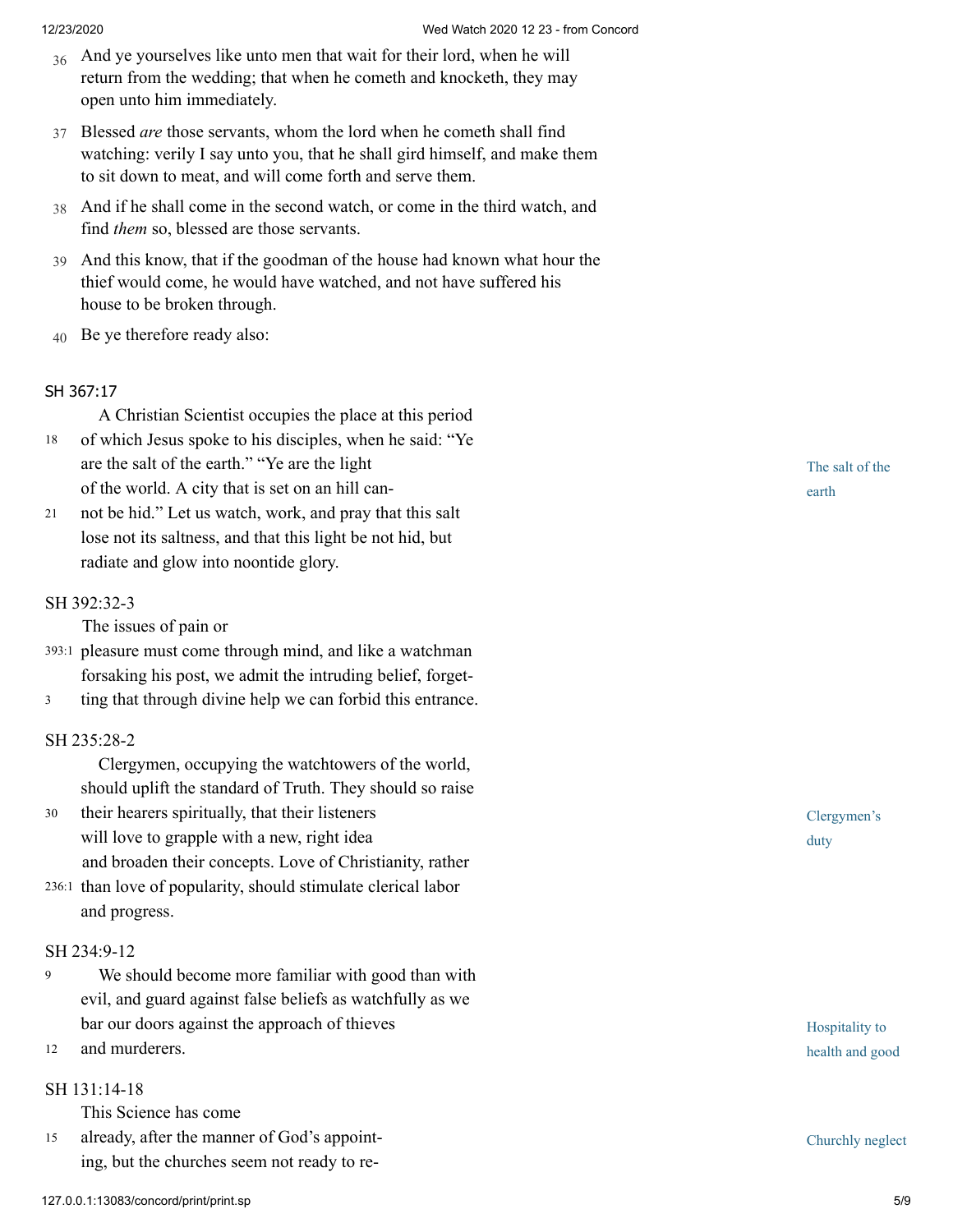ceive it, according to the Scriptural saying, "He came

18 unto his own, and his own received him not."

# **Gethsemane - watch one hour**

[Mark 14:12 1st the, 13, 17, 22-24, 26, 27, 32, 33, 37, 38](http://www.concordworks.com/citation/Mark%2014:12%201st%20the,%2013,%2017,%2022-24,%2026,%2027,%2032,%2033,%2037,%2038)

- 12 the first day of unleavened bread, when they killed the passover, his disciples said unto him, Where wilt thou that we go and prepare that thou mayest eat the passover?
- 13 And he sendeth forth two of his disciples, and saith unto them, Go ye into the city, and there shall meet you a man bearing a pitcher of water: follow him.
- 17 And in the evening he cometh with the twelve.
- 22 ¶ And as they did eat, Jesus took bread, and blessed, and brake *it,* and gave to them, and said, Take, eat: this is my body.
- 23 And he took the cup, and when he had given thanks, he gave *it* to them: and they all drank of it.
- 24 And he said unto them, This is my blood of the new testament, which is shed for many.
- 26  $\parallel$  And when they had sung an hymn, they went out into the mount of Olives.
- 27 And Jesus saith unto them, All ye shall be offended because of me this night: for it is written, I will smite the shepherd, and the sheep shall be scattered.
- 32 And they came to a place which was named Gethsemane: and he saith to his disciples, Sit ye here, while I shall pray.
- 33 And he taketh with him Peter and James and John, and began to be sore amazed, and to be very heavy;
- 37 And he cometh, and findeth them sleeping, and saith unto Peter, Simon, sleepest thou? couldest not thou watch one hour?
- 38 Watch ye and pray, lest ye enter into temptation. The spirit truly *is* ready, but the flesh *is* weak.

# [I Cor. 15:20](http://www.concordworks.com/citation/I%20Cor.%2015:20)

20 But now is Christ risen from the dead, *and* become the firstfruits of them that slept.

# [Col. 3:1](http://www.concordworks.com/citation/Col.%203:1)

1 IF ye then be risen with Christ, seek those things which are above, where Christ sitteth on the right hand of God.

# I [Pet.](http://www.concordworks.com/citation/I%20Pet.%204:7%20be) 4:7 be

7 be ye therefore sober, and watch unto prayer.

Rv 16:15 Blessed is he that watcheth,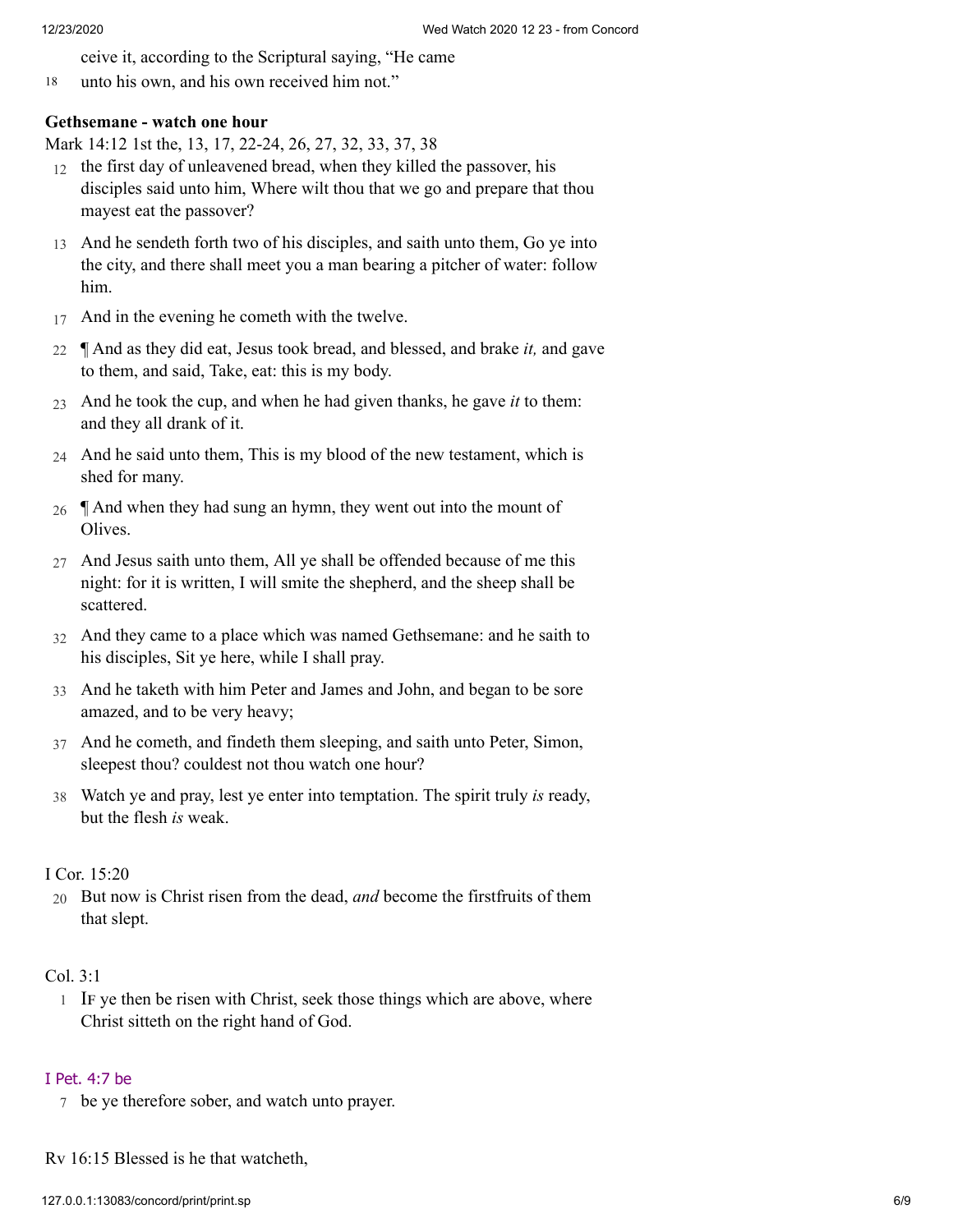.

## [SH 442:30](http://www.concordworks.com/citation/SH%20442:30)

 Christian Scientists, be a law to yourselves that mental malpractice cannot harm you either when asleep or when awake. 30

# [SH 15:18-22](http://www.concordworks.com/citation/SH%2015:18-22)

We must resolve to

take up the cross, and go forth with honest hearts to work and watch for wisdom, Truth, and Love. We

must "pray without ceasing." Such prayer is an‐ swered, in so far as we put our desires into practice. 21

#### [SH 47:31](http://www.concordworks.com/citation/SH%2047:31)

 During his night of gloom and glory in the garden, Jesus realized the utter error of a belief in any possi‐

- ble material intelligence. The pangs of neglect and the 48:1 staves of bigoted ignorance smote him sorely. His stu‐
- dents slept. He said unto them: "Could ye not watch with me one hour?" Could they not watch with him who, waiting and struggling in voice‐ 3
- less agony, held uncomplaining guard over a world? There was no response to that human yearning, and so Jesus turned forever away from earth to heaven, from 6
- sense to Soul. 9

# **Benediction**

[Mark 13:37 what](http://www.concordworks.com/citation/Mark%2013:37%20what)

37 what I say unto you I say unto all, Watch.

# [Ezek. 3:17 \(to :\)](http://www.concordworks.com/citation/Ezek.%203:17%20(to%20:))

17 Son of man, I have made thee a watchman unto the house of Israel:

## [Isa 52:8 \(to :\)](http://www.concordworks.com/citation/Isa%2052:8%20(to%20:))

8 Thy watchmen shall lift up the voice; with the voice together shall they sing:

#### [Isa. 7:14 Behold](http://www.concordworks.com/citation/Isa.%207:14%20Behold)

14 Behold, a virgin shall conceive, and bear a son, and shall call his name Immanuel.

# [SH 497:24-27 And](http://www.concordworks.com/citation/SH%20497:24-27%20And)

- And we solemnly promise to watch, and pray for that Mind to be in us which was also in Christ Jesus; to do unto others as we would have them do unto us; and 24
- to be merciful, just, and pure. 27

Gethsemane glorified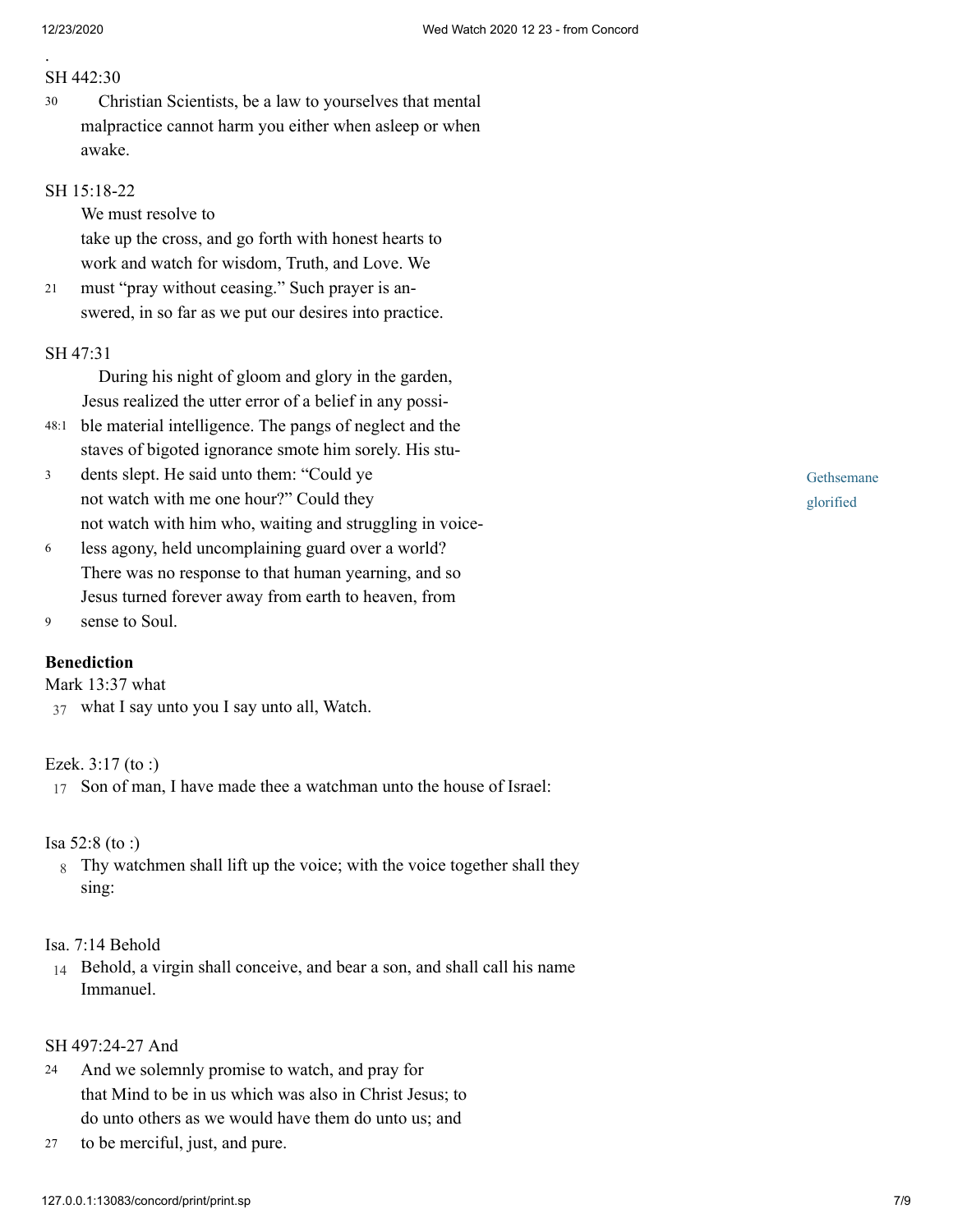# **HYMNS 443, 538, 11**

# **443**

.

.

.

.

.

Be gentle, be pure. Since Spirit keeps all secure, No pain or fear has pow'r. Be gentle, be pure; Love guards, Love guides this hour.

Be tranquil, be free. Since Life holds both you and me, We know what Life has wrought Be tranquil, be free. Infirmity is nought.

Be watchful, be still. Then listen for Love's clear will Which keeps us safe, at ease. Be watchful, be still; Assured your God you'll please.

Be joyful, be calm. As Soul's own melodious psalm. Each day you're sung anew. Be joyful, be calm; Know well that God loves you.

# . **538**

O come, all ye faithful, Joyful and triumphant, O come ye, O come ye, to Bethlehem. Come and behold him, born the King of Angels,

# Refrain

.

.

.

.

O come let us adore him, O come let us adore him, O come let us adore him, Christ the Lord.

Sing, choirs of angels, Sing in exultation, Sing, all ye citizens of heaven above. Glory to God, glory in the highest.

# Refrain

Yea, Lord we greet thee, Born this happy morning, Jesus, to thee be all glory given. Word of the Father, now in flesh appearing.